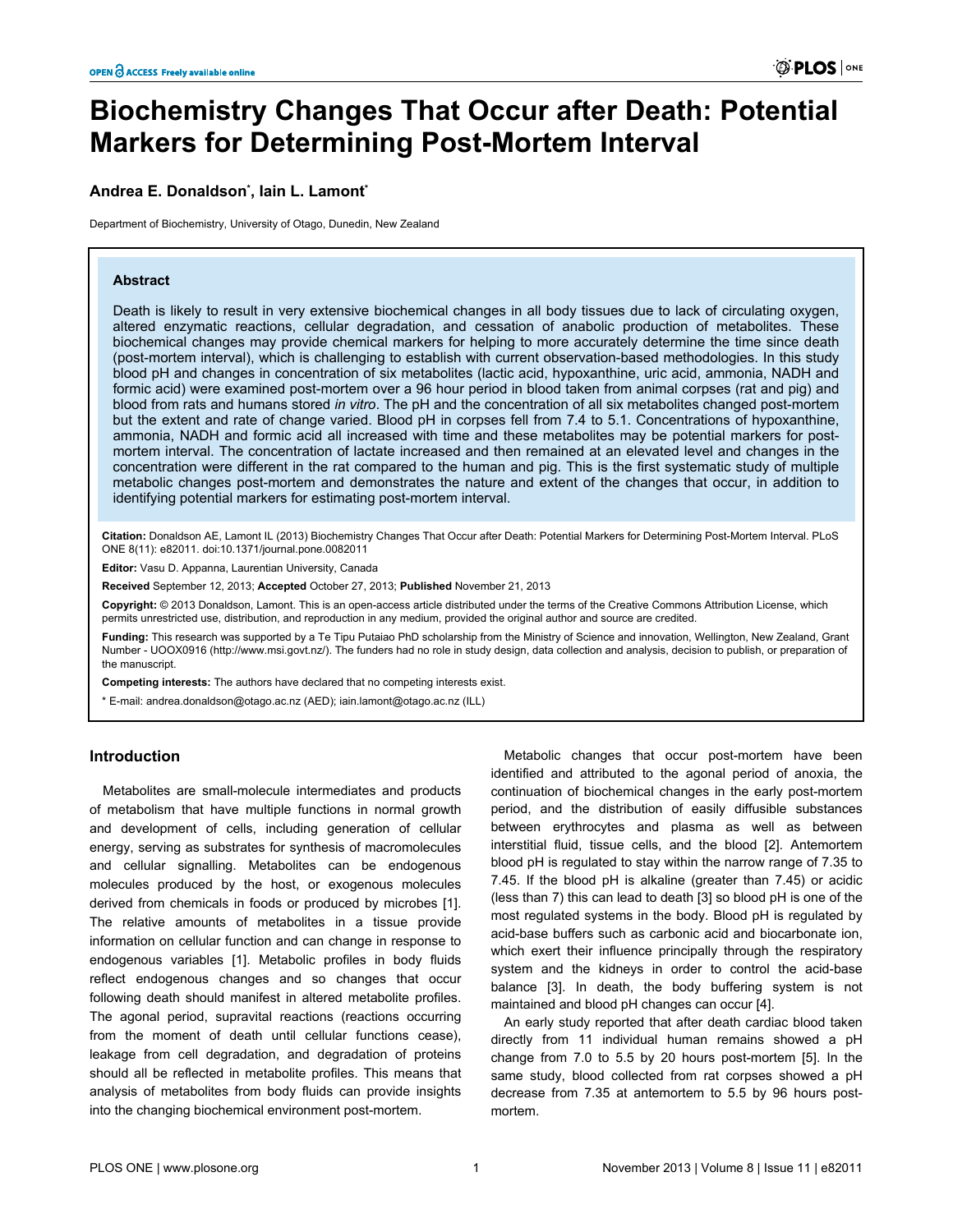A lower blood pH must reflect the accumulation of acidic metabolites. Lactic acid is produced by lactate dehydrogenase from pyruvate via anaerobic glycolysis in skeletal muscle, liver and red blood cells when insufficient oxygen is available for pyruvate to enter the citric acid cycle. This process occurs naturally in muscle tissue during exercise and in normal metabolism inside red blood cells. The normal serum lactate concentration is 0.5-2.2 mmol.L-1. Circulating lactate is normally oxidised to pyruvate through the actions of lactate dehydrogenase (LDH) after being taken up by monocarboxylate transport proteins (MCTs) that are differentially expressed in actively respiring cells and tissues [[6\]](#page-8-0). In the only recent study of lactate concentration in blood post-mortem, lactate in human heart blood increased 20-fold by one hour after death and 50-70 fold by 24 hours [\[2](#page-8-0)].

Formate (methanoic acid) is the simplest carboxylic acid. Formate is the toxic metabolite of both methanol and formaldehyde and is normally present in mammals in low concentrations (0.12-0.28 mmol.L-1) [[7\]](#page-8-0) following catabolism of several amino acids including serine, glycine, histidine, and tryptophan [\[8\]](#page-8-0) as well as catabolism of methanol from external sources such as diet [[9](#page-8-0)]. In humans formate is rapidly oxidised to carbon dioxide by the liver [[9](#page-8-0)], to prevent toxic effects in the brain and eyes due to an inhibition of the cytochrome oxidase a protein complex in the respiratory chain in mitochondria [[10](#page-8-0)]. In the only study carried out to date, the concentrations of formate are elevated in the blood of putrefied (5-44 days) post-mortem human cases (5 mmol.L<sup>-1</sup>) compared to non-putrefied (1-14 days) post-mortem human cases (0.86 mmol.L-1) [[11](#page-8-0)]. It was suggested that the reason for this increase was bacterial action on decomposition of lipids and proteins [\[11\]](#page-8-0).

Nicotinamide adenine dinucleotide (NAD<sup>+</sup> ) and its reduced form NADH are substrates that have central roles in cellular metabolism and energy production as hydride-accepting and hydride-donating coenzymes in the citric acid cycle. During hypoxic conditions NAD<sup>+</sup> cannot be regenerated from NADH which accumulates due to anaerobic glycolysis and peroxisomal catabolism of fatty acids [[4,12](#page-8-0)]. However, NADH has not been examined post-mortem.

Nitrogenous compounds are also expected to change postmortem as degrading tissues undergo nucleotide and protein catabolism. Ammonia is formed in nearly all tissues and organs by normal amino acid and nucleotide catabolism. Antemortem, ammonia is rapidly removed from circulation by the liver where it is converted to urea, or removed from skeletal muscle by the glucose-alanine cycle, leaving only traces (11.6-32.2 μmol.L-1) in the bloodstream [\[13\]](#page-8-0). During decomposition of a corpse, the ammonia produced from amino acids, nucleotide and tissue degradation may accumulate over time as it is not removed by the liver, although as ammonia is volatile, it may also be lost from the corpse into the environment. In the only study relating PMI and ammonia concentrations, the concentration of ammonia in plasma was reported to increase after death with a rapid rise after 8 hours [\[14\]](#page-8-0). However, the highest ammonia concentration obtained and the time frame of the experiment was not reported.

Hypoxanthine is an intermediate in the purine catabolism pathway. Antemortem it is oxidised by xanthine oxidase to uric

acid, the end product of purine metabolism in humans. The xanthine oxidase enzyme in mammals is present mainly in the liver and the small intestinal mucosa. Therefore because there is no xanthine oxidase in the blood, the end product of nucleotide catabolism in the bloodstream is hypoxanthine, which is taken up by the liver to be converted to uric acid and excreted. The normal concentration of hypoxanthine in blood is 0.5-11 μmol.L-1 [\[15,16](#page-8-0)]. During tissue hypoxia, hypoxanthine concentrations are raised in plasma, cerebrospinal fluid and urine [[16-18\]](#page-8-0) due to limited oxygen available as a co-factor for xanthine oxidase. There is evidence that the hypoxanthine concentration increases for the first 24 hours after death in both humans and animals [[19](#page-8-0),[20](#page-8-0)] but detailed studies have not been carried out.

Uric acid is the end product of purine metabolism in humans [[21](#page-8-0)]. It is formed by the liver and excreted by the kidneys (65-75%) and intestines (25-35%). Uric acid is a weak acid that circulates in plasma predominantly (98%) in the form of a sodium salt (urate) and is an excellent antioxidant, responsible for 2/3 of total plasma antioxidant capacity [\[21,22](#page-8-0)]. The normal concentration of uric acid in human plasma is 137-494 µmol.L-1 . Uric acid concentration was described as being elevated in the blood of delayed traumatic deaths due to multiple organ insufficiency [[23](#page-8-0)]. It has been proposed that the increase in uric acid concentration in delayed traumatic deaths is a proinflammatory marker to indicate necrosis and death –induced inflammation [\[23\]](#page-8-0). In other mammals such as rats, uric acid is degraded by uricase into allantoin and excreted so uric acid should remain stable post-mortem. Humans lack the uricase enzyme.

The aims of this study were to determine the changes in blood pH and concentrations of lactic acid, hypoxanthine, uric acid, ammonia, NADH and formate in blood post-mortem taken directly from the corpses of rats and pigs. Research was also conducted using blood from rats and humans that was stored in a tube over a period of 96 hours with pH and metabolites being measured at intervals, in order to identify blood metabolic changes that occurred as a result of tissue degradation.

# **Results**

# **Changes in blood pH**

We first measured pH changes in post-mortem blood. Blood pH was measured for human and rat blood stored in EDTA tubes and for rat and pig blood stored in corpses [\(Figure 1](#page-2-0)).

Rat and pig blood in corpses showed a decrease in blood pH from 7.45 antemortem to 6.1 after 24 hours and to pH 5.1 after 96 hours. The pH of human blood and post-mortem rat blood stored in a tube decreased very slightly compared to antemortem levels going from 7.4 to 7.1 over 96 hours [\(Figure](#page-2-0) [1 B\)](#page-2-0). The rapid decrease in blood pH *in vivo* ([Figure 1 A\)](#page-2-0) is most likely related to the accumulation of metabolites and ions such as bicarbonate, carbon dioxide, hydrogen ions, dihydrogen phosphate ions, and lactic acid building up in a corpse due to autolysis, which does not occur *in vitro*.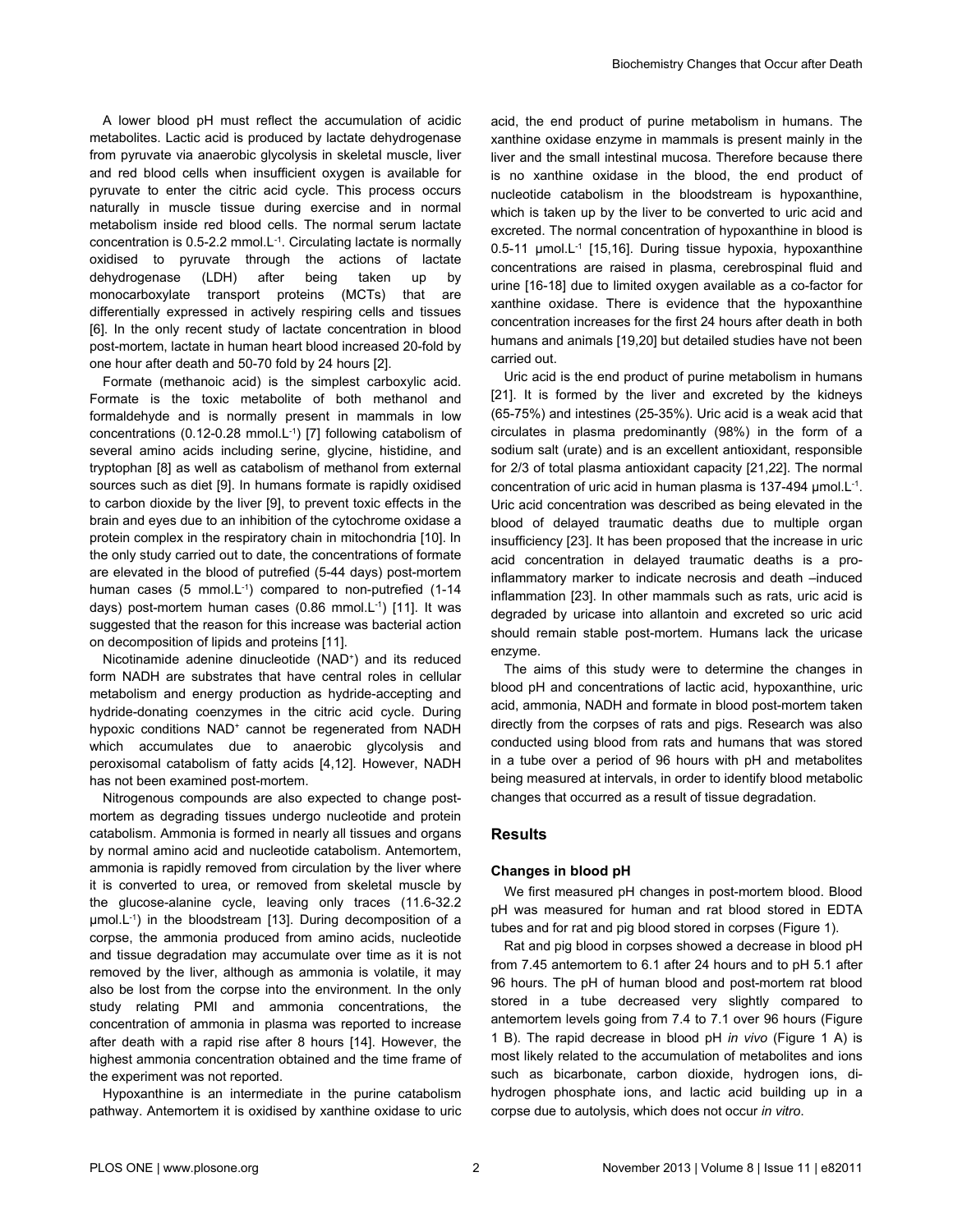<span id="page-2-0"></span>

**Figure 1. Blood pH.** [A] In post-mortem blood from rat and pig corpses over 96 hours. The average pH of blood samples from five rat and two pig corpses at each time point are shown with standard deviations. [B] In human blood and rat blood stored in a tube. The average pH and standard deviations at each time point from two human and three rat blood samples are shown.

doi: 10.1371/journal.pone.0082011.g001

#### **Changes in lactate and formate**

The carboxylic acids lactate and formate were examined to establish if the concentrations of these metabolites changed post-mortem, contributing to lower pH.

In the *in vivo* experiments, (Figure 2 A) lactate concentration rose rapidly from between 0.5 and 2.5 mmol. $L<sup>-1</sup>$  immediately post-mortem to between 3 and 7.5 mmol.L<sup>-1</sup> by three hours post-mortem. The lactate concentration reached a plateau by 9 hours, though a statistically significant decrease in rats at 32 hours was observed  $(F = 13.6, p-value < 0.000252)$  before increasing again. The lactate concentration in pigs also decreased at 32 hours, but it was not significant (*F* = 6.148, *p*value < 0.0869).

Lactate concentrations also increased over time *in vitro* (Figure 2 B). The increase was not linear, with the lactate



**Figure 2. Concentration of lactate.** [A] In post-mortem blood from rat and pig corpses over 96 hours. The average lactate concentration and the standard deviations in blood from seven rats and two pigs at each time point are shown. [B] In human blood and rat blood stored in a tube. The average concentration of lactate and the standard deviation at each time point from three human and two rat blood samples are shown.

doi: 10.1371/journal.pone.0082011.g002

concentration showing a statistically significant decrease at 24 hours ( $F = 6.135$ , p-value < 0.035) before increasing again.

The lactate concentrations after 96 hours are similar in both the *in vivo* and *in vitro* experiments, indicating that lactate concentrations are not the main driver of the pH differences seen in Figure 1.

The concentration of formate in blood *in vivo* remained fairly steady between 0.5 and 2 mmol. $L^{-1}$  antemortem until 24 hours, after which it rose rapidly reaching a peak concentration of between 10.7 and 12.8 mmol.L<sup>-1</sup> in pigs, and between 2 and 4 mmol.L<sup>-1</sup> in rats by 96 hours post-mortem [\(Figure 3A](#page-3-0)). This is an increase of between 22- and 44-fold on the antemortem concentration.

Much lower concentration in *in vitro* samples ([Figure 3B](#page-3-0)) was obtained. The concentration of formate was very variable but remained within antemortem range over the whole 96 hour time period. It is most likely that the variability in the samples is due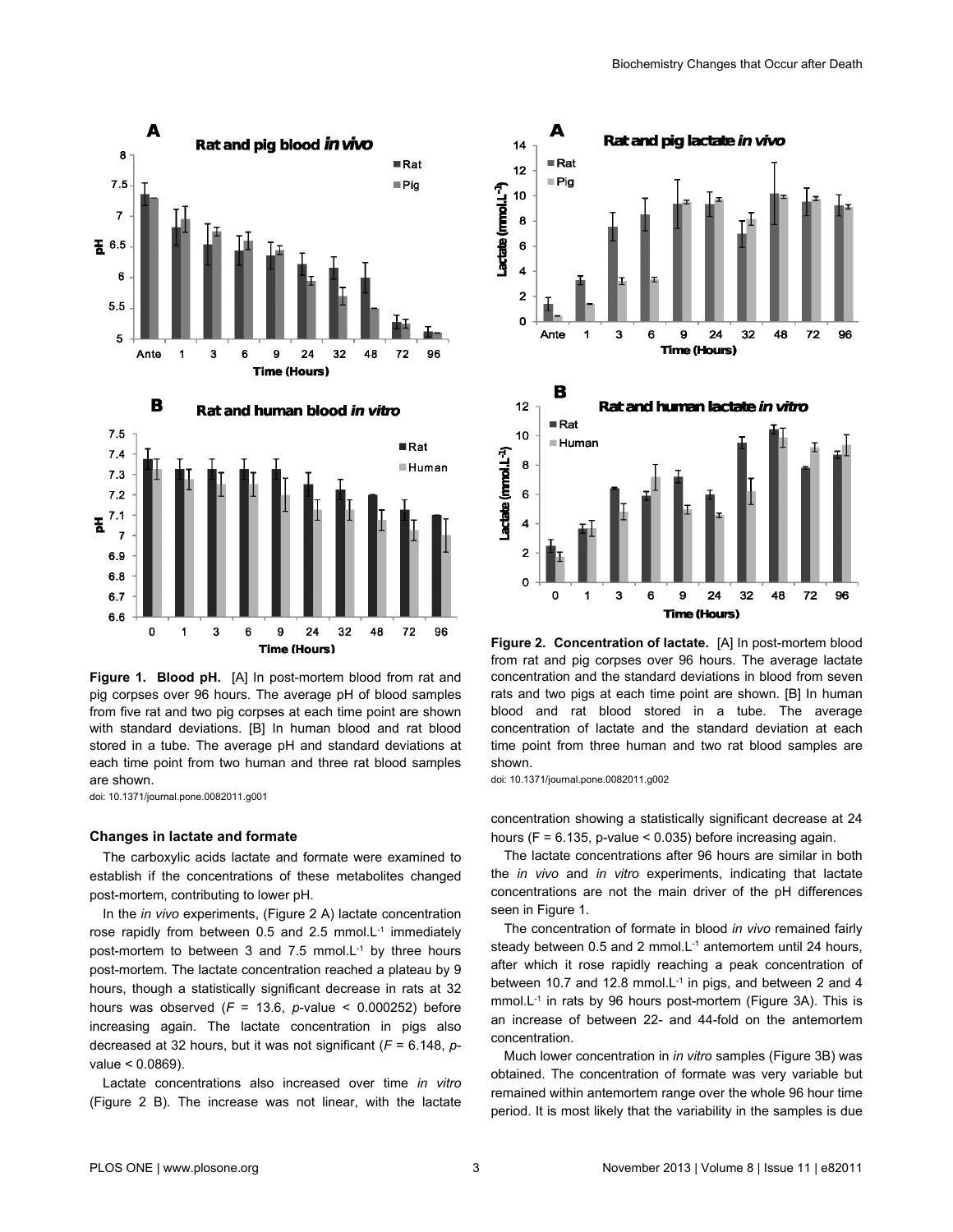<span id="page-3-0"></span>



**Figure 3. Concentration of formate.** [A] In post-mortem blood from rat and pig corpses over 96 hours. The average formate concentration and the standard deviations in blood from four rats and two pigs at each time point are shown. [B] In human blood and rat blood stored in a tube. The average concentration of formate and the standard deviation at each time point from two human and two rat blood samples are shown.

doi: 10.1371/journal.pone.0082011.g003

to the limit of the assay, which is unable to accurately determine concentrations below about 1 mmol.L-1 .

Enzymes aldehyde dehydrogenase and formate dehydrogenase that produce formate only function at physiological pH. Aldehyde dehydrogenase is denatured outside the range of pH 6-10 [\[24](#page-8-0)] and formate dehydrogenase is denatured outside the range of 6-9 [\[25\]](#page-8-0) and by 24 hours blood pH *in vivo* is less than 6 ([Figure 1A\)](#page-2-0) indicating that these enzymes will likely be inactive. Furthermore, NAD<sup>+</sup> a cofactor required by these enzymes would not have been available. The increase in concentration of formate *in vivo* after 24 hours is most likely due to bacterial putrefaction.

The blood stored *in vitro* was sterile with no microbes present, consistent with the suggestion that microbial putrefaction cause the increases in formate concentration seen *in vivo*.

#### **Changes in NADH**

NADH was examined to establish if large amounts are produced through metabolic pathways such as anaerobic glycolysis and peroxisomal catabolism of fatty acids.

In plasma NADH concentration increases rapidly and linearly after death between 1 and 2.5 mmol.L<sup>-1</sup> at antemortem to between 15 and 28.5 mmol.L-1 by 96 hours post-mortem [\(Figure 4A](#page-4-0)). A statistically significant decrease (*F* = 47.75, *p*value < 0.00532) at 32 hours was observed in both rats and pigs before increasing again. The increase in NADH concentration in pig blood is slightly higher than the NADH concentration in rat blood ([Figure 4A](#page-4-0)). The reason for this has not been determined. The concentration of NADH in human blood and post-mortem rat blood *in vitro* increase slightly from 0.1 mmol.L<sup>-1</sup> and 0.6 mmol.L<sup>-1</sup> respectively at time zero to 2.3 mmol.L<sup>-1</sup> and 2.0 mmol.L<sup>-1</sup> by 96 hours, respectively [\(Figure](#page-4-0) [4B\)](#page-4-0). The changes in NADH concentrations *in vivo* are significantly higher than the NADH concentrations *in vitro*. This is attributed to NADH being released from different tissues into the bloodstream as the tissues decompose, where blood in a tube has no other tissues which can release components into the blood.

#### **Nitrogen-containing metabolites**

The nitrogen-containing metabolites, ammonia, hypoxanthine and uric acid were examined to establish if the concentrations of these metabolites changed post-mortem, since these metabolites are produced in catabolic reactions involving limited or no oxygen.

The concentration of ammonia in rat plasma post-mortem increased rapidly over the first 9 hours reaching the peak concentration of 2 mmol.L-1 before beginning to decrease until the concentration of ammonia was less than 11.7  $\mu$ mol.L <sup>-1</sup>, the sensitivity limit of the assay ([Figure 5A](#page-4-0)). [Figure 5A](#page-4-0) also shows that the pig plasma ammonia concentration increases after death from 0.26-0.48 mmol.L-1 at antemortem to 12-12.5 mmol.L<sup>-1</sup> by 96 hours post-mortem. This is a 250-fold increase in the concentration of ammonia in the plasma.

The increase in ammonia concentration from human and rat blood stored in a tube [\(Figure 5B\)](#page-4-0) was smaller over time from 0.013 mmol.L-1 (human) and 0.04 mmol.L-1 (rat) at time zero to 0.7 mmol.L<sup>-1</sup> and 0.6 mmol.L<sup>-1</sup> by 96 hours, respectively.

The higher ammonia concentrations *in vivo* may be because proteins from different tissues may be released into the blood allowing more ammonia to be produced as those proteins are catabolised. In a blood tube there are no other tissues to release proteins into the blood as they degrade, so the concentration of ammonia is lower.

In the post-mortem rat plasma samples [\(Figure 6 A\)](#page-5-0), the concentration of hypoxanthine increased steadily from less than 2  $\mu$ mol.L<sup>-1</sup> at antemortem to a maximum concentration of 11  $\mu$ mol.L<sup>-1</sup> at 32 hours, which is a 50-fold average increase. The hypoxanthine concentration then decreased and became undetectable by 96 hours. In contrast, pig plasma hypoxanthine concentration increased from 1.7  $\mu$ mol.L<sup>-1</sup> at antemortem to 6.5-7.5 mmol.L<sup>-1</sup> by 96 hours post-mortem [\(Figure 6 B](#page-5-0)). This is a 1000-fold increase.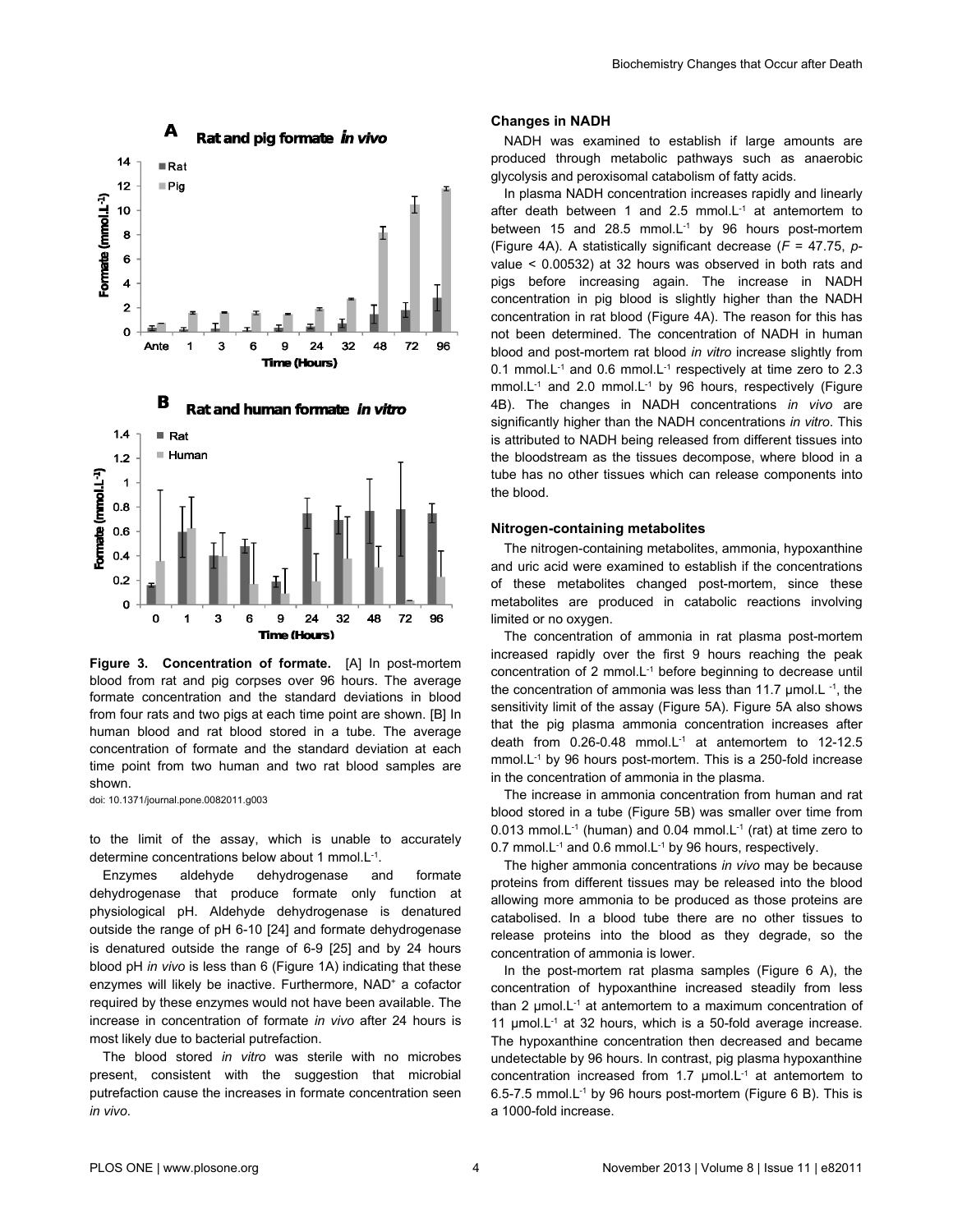

<span id="page-4-0"></span>

**Figure 4. Concentration of NADH.** [A] In post-mortem blood from rat and pig corpses over 96 hours. The average NADH concentration and the standard deviations in blood from six rats and two pigs at each time point are shown. [B] In human blood and rat blood stored in a tube. The average NADH concentration and the standard deviation at each time point from two human and two rat blood samples are shown. doi: 10.1371/journal.pone.0082011.g004

In the human blood samples *in vitro* the concentration of hypoxanthine was less than 1  $\mu$ mol.L<sup>-1</sup> until 48 hours after which it increased to 18  $\mu$ mol.L<sup>-1</sup> by 96 hours ([Figure 6 C\)](#page-5-0) which is a 30-fold increase from antemortem concentrations. In contrast, the rat blood samples *in vitro* had concentrations that remained fairly steady (0.8-2 μmol.L-1) over 96 hours ([Figure 6](#page-5-0) [C\)](#page-5-0).

Uric acid concentration in a rat corpse increased significantly post-mortem from below the sensitivity limit of the assay (119 μmol.L<sup>-1</sup>) at antemortem to a peak of 4000 μmol.L<sup>-1</sup> at 48 hours before decreasing ([Figure 7A\)](#page-5-0). This is in contrast to the results from the pig blood in which uric acid concentration was below the limit of detection (119  $\mu$ mol.L<sup>-1</sup>) until 48 hours post-mortem when the uric acid concentration increased, but only to a maximum concentration of 170-180 µmol.L<sup>-1</sup> which is just above the normal range (0-119  $\mu$ mol.L<sup>-1</sup>) of uric acid in pig plasma [[26](#page-8-0)].

The uric acid concentration from rat blood *in vitro* remained below the limit of the assay until 48 hours when it increased reaching a maximum concentration of 450-500 μmol.L-1 by 96



**Figure 5. Concentration of ammonia.** [A] In post-mortem blood from rat and pig corpses over 96 hours. The average ammonia concentration and the standard deviations in plasma from six rats and two pigs at each time point are shown. [B] In human blood and rat blood stored in a tube. The average ammonia concentration and the standard deviation at each time point from four human and two rat plasma samples are shown.

doi: 10.1371/journal.pone.0082011.g005

hours [\(Figure 7B](#page-5-0)). The increase by 96 hours is a 5-fold increase from the normal range of uric acid in rat blood  $(29.75-119 \mu \text{mol} \cdot \text{L}^1)$  [[27](#page-8-0)]. [Figure 7B](#page-5-0) also shows that uric acid in human blood *in vitro* remained relatively steady but low (between 200-500 μmol.L-1) for the whole 96 hours. The concentration did increase but the change remained within the normal range of uric acid in human plasma (137 µmol.L<sup>-1</sup>- 494  $µmol.L^{-1}$ ).

Uric acid is synthesised by xanthine oxidase which requires oxygen, so was not expected to be active post-mortem. The striking increase in concentration of uric acid in rat blood was therefore unexpected. To confirm that xanthine oxidase was responsible for the increased concentration of uric acid, experiments were conducted on rats that were administered allopurinol (xanthine oxidase inhibitor) prior to euthanasia. The results clearly showed that uric acid synthesis was inhibited in the three rats that were administered allopurinol [\(Figure 7C](#page-5-0)). Saline was administered to one rat in place of allopurinol and uric acid concentrations were similar to those observed in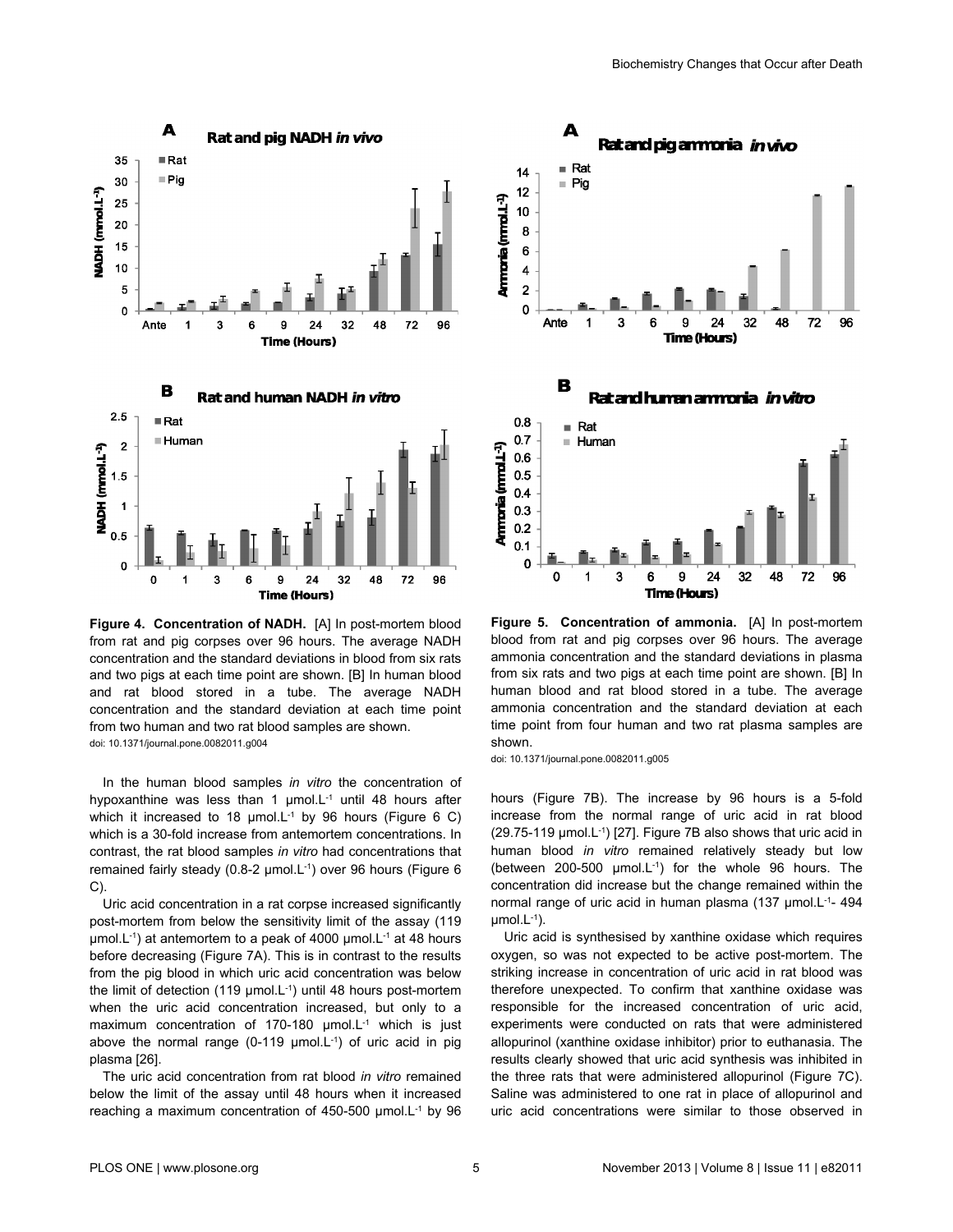<span id="page-5-0"></span>

**Figure 6. Concentration of hypoxanthine.** [A] In postmortem blood from rat corpses over 96 hours. The average ammonia concentration in plasma and the standard deviations from five rats at each time point are shown. [B] In post-mortem blood from pig corpses over 96 hours. The average hypoxanthine concentration in plasma and the standard deviations from two pigs at each time point are shown. [C] In human blood and rat blood stored in a tube. The average hypoxanthine concentration and the standard deviation at each time point from two human and two rat plasma samples are shown.

doi: 10.1371/journal.pone.0082011.g006

Figure 7A. These data from rat plasma indicate that xanthine oxidase gives rise to the uric acid.

#### **Discussion**

The aim of this study was to investigate metabolic changes that occur in blood post-mortem, with a view towards identifying biochemical markers that have potential for use in determining



**Figure 7. Concentration of uric acid.** [A] In post-mortem blood from rat and pig corpses over 96 hours. The average uric acid concentration in plasma and the standard deviations from five rats and two pigs at each time point are shown. [B] In human blood and rat blood stored in a tube. The average uric acid concentration and the standard deviation at each time point from four human and two rat plasma samples are shown. [C] Affect of allopurinol on post-mortem rat uric acid concentrations. Three rats were administered allopurinol and one rat was given saline prior to euthanasia. The average concentration of uric acid is shown along with the standard deviations at each time point. doi: 10.1371/journal.pone.0082011.g007

post-mortem interval. The results showed that blood pH and the concentrations of lactic acid, formate, NADH, ammonia, hypoxanthine and uric acid change post-mortem in both rat and pig corpses and in rat and human blood stored in blood tubes.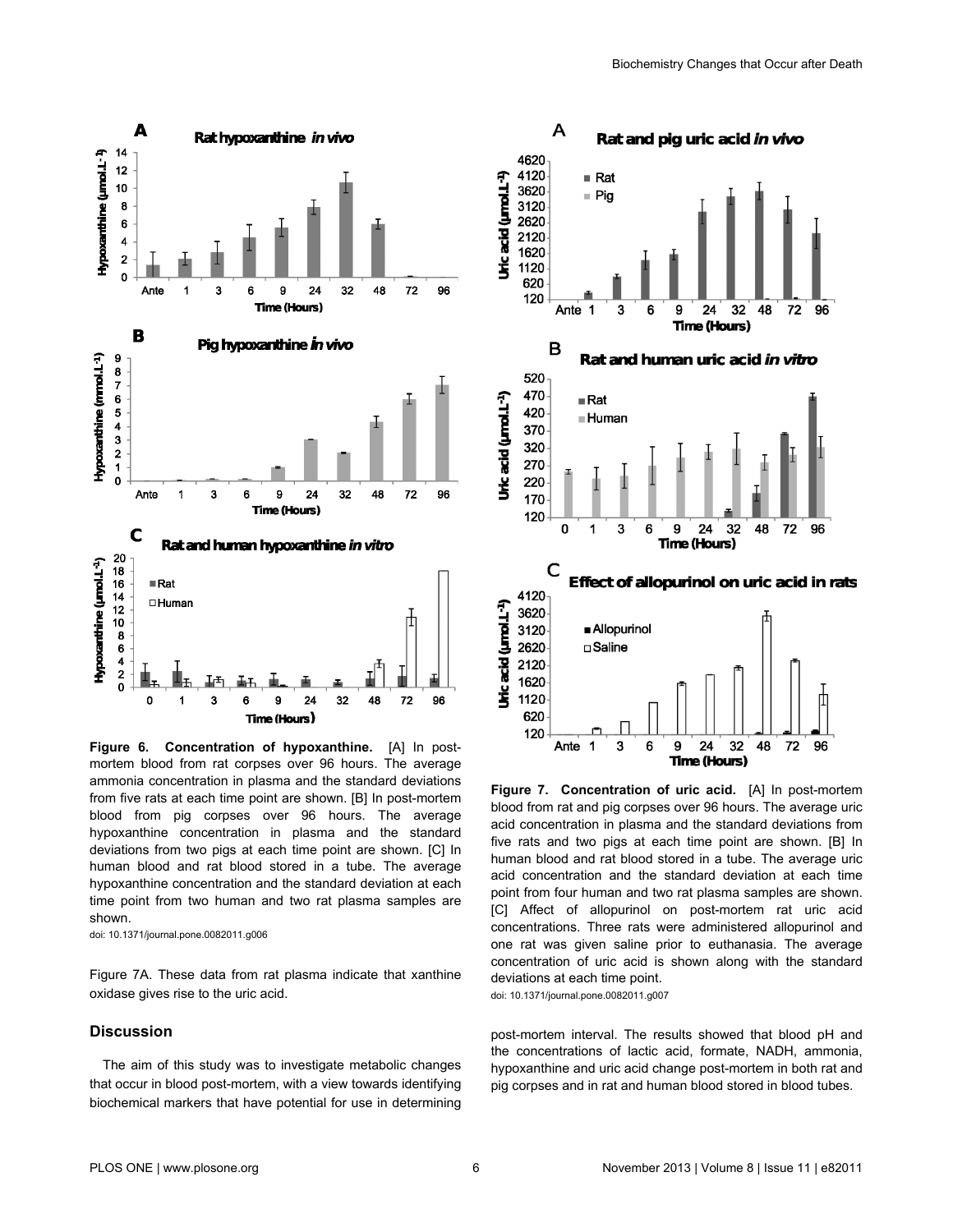The most immediate biochemical change that occurred postmortem is a fall in the concentration of oxygen due to absence of circulation, resulting in a switch to anaerobic metabolism with the absence of the citric acid cycle. Anaerobic glycolysis resulted in the accumulation of lactic acid and an increase in the concentration of NADH. Formic acid also increased postmortem but because the production of this metabolite requires enzymes that function at physiological pH as well as NAD<sup>+</sup> as a co-factor, the increase in formic acid is most probably attributed to bacterial putrefaction rather than anaerobic metabolism. It is unclear why the pigs and the rats had such large differences in the concentration of formic acid post-mortem. It may be because they possibly have different bacterial microflora. The accumulation of lactic acid and formic acid initiates the fall in pH post-mortem. Furthermore, because the circulatory system is stasis, the blood buffer systems fail resulting in a rapid pH decline as more acidic metabolites are produced. The speed of the plasma pH decrease was illustrated in [Figure 1A](#page-2-0) where post-mortem blood pH fell from 7.45 to 6.0 within the first 24 hours after death. The plasma pH decrease is significant because it is thought to activate fibrinolysin enzymes which prevent blood clotting resulting in an increase in fluidity (noncoagulation) of the blood [[28-31\]](#page-8-0). Although fibrinolysis was not examined in this study, the post-mortem blood remained fluid inside the rat and pig corpses over the 96 hour examination period, consistent with fibrinolysin enzymes being active.

The difference seen in the blood pH *in vitro* compared to *in vivo* is due to two reasons. First, blood in a tube has no glucose store to supply fuel for anaerobic metabolism, consequently no significant lactate accumulation occurs to help lower blood pH. Secondly, erythrocytes do not contain lysosomes [\[32\]](#page-8-0) so autolysis does not occur, meaning acidic cellular metabolites such as carbon dioxide, hydrogen ions, formic acid and lactic acid generated inside cells are not released rapidly from lysing cells to significantly lower pH as would occur in a corpse. Instead, the blood cells stored in a tube, slowly degrade over time due to cell membrane proteins not being maintained or replaced leading to slow cell lysis, rather than autolysis and therefore slow pH decreases compared to blood from a corpse.

The cause of the concentration decrease seen at 32 hours in the metabolite concentrations of lactate, NADH and hypoxanthine in post-mortem rat and pig blood, and the cause of the decrease seen at 24 hours in lactate *in vitro* is unknown. However, this decrease was very reproducible between all species tested.

The concentration of ammonia also increased significantly post-mortem, most strikingly by 250-fold in pig plasma. This is larger than the increase seen in post-mortem rat blood and in the *in vitro* experiments. The concentration of ammonia from amino acid and nucleotide catabolism in rats rose then declined possibly due to loss of ammonia by evaporation. It is possible that the reason for the difference in peak concentration reached between pig and rats is due to the putrefaction rate, since rats have complex gut microbiology [[33](#page-8-0)] meaning putrefaction may occur faster, whereas the pigs were only 3-4 days old so would have less complex gut microbiology [[34](#page-8-0)] having a slower rate of putrefaction due to less bacterial

diversity. The *in vitro* experiments show a similar profile to the pig except that the concentration of ammonia was significantly less, suggesting that either the ammonia is lost from the blood tube or some ammonia in the corpse is made from non-blood tissue. Further studies are needed to determine if the rat versus pig difference is due to differences in the rate of ammonia loss or metabolic differences between the species.

Hypoxanthine is oxidised by xanthine oxidase to uric acid which is the end product of purine metabolism in humans [\[17\]](#page-8-0). The xanthine oxidase enzyme in mammals is present in the liver and the small intestinal mucosa. Since there is no xanthine oxidase in the blood, the end product of nucleotide catabolism in the blood is therefore hypoxanthine rather than uric acid. This is what was seen in the human *in vitro* experiments and the pig *in vivo* experiments, which showed that the concentration of hypoxanthine increased, whereas the uric acid concentration remained steady. The concentration of hypoxanthine and uric acid in the rat *in vivo* experiments was in contrast to the human and the pig concentrations. The rat hypoxanthine and uric acid concentrations both increased and then slowly decreased. A reason for this difference may be because rats have a high concentration of lung xanthine oxidase [\[35,36](#page-9-0)]. Rat lung xanthine oxidase is able to diffuse into the bloodstream during hypoxia where it clears hypoxanthine rapidly from the plasma [[35,36\]](#page-9-0) by converting it into uric acid, which is what the hypoxanthine and uric acid experiments showed. Further support showing that the xanthine oxidase was indeed giving rise to the uric acid in the rats was seen in the allopurinol experiment. This was an unexpected finding as xanthine oxidase requires oxygen as a cofactor to convert hypoxanthine and xanthine to uric acid [\[16\]](#page-8-0). Exactly how this reaction is able to continue post-mortem is not known and requires further study.

Differences were also seen in the rat between the *in vitro* and *in vivo* experiments. As decomposition progresses in a corpse, purines from blood cells as well as different tissues are being released into the extracellular fluid, and are then converted into uric acid in the plasma over the 96 hour period. In rat blood stored in a tube, the uric acid does not increase until 48 hours. The reason for this delay is most likely because of decomposition. For example, previous research has shown that it takes 48 hours for white cells to start to decompose and release their contents after death [[37](#page-9-0)]. Therefore, because it takes 48 hours for the white cells to lyse and this is the main purine source available to xanthine oxidase in a tube, a constant uric acid concentration is maintained until the white cells start to lyse releasing their purines.

This study used post-mortem blood from rats and pigs due to the practical difficulties of obtaining post-mortem human blood samples and it is not known how exactly such data could be translatable to human cadavers. Furthermore, post-mortem research using both pigs and humans found that model organisms are preferential to human cadavers for replicated studies because of the vast differences between individual human cadavers, and the ability to be able to control many of the variables influencing decomposition rates with animals [\[38\]](#page-9-0). No post-mortem human blood samples were used; instead, we used antemortem human blood samples. The metabolic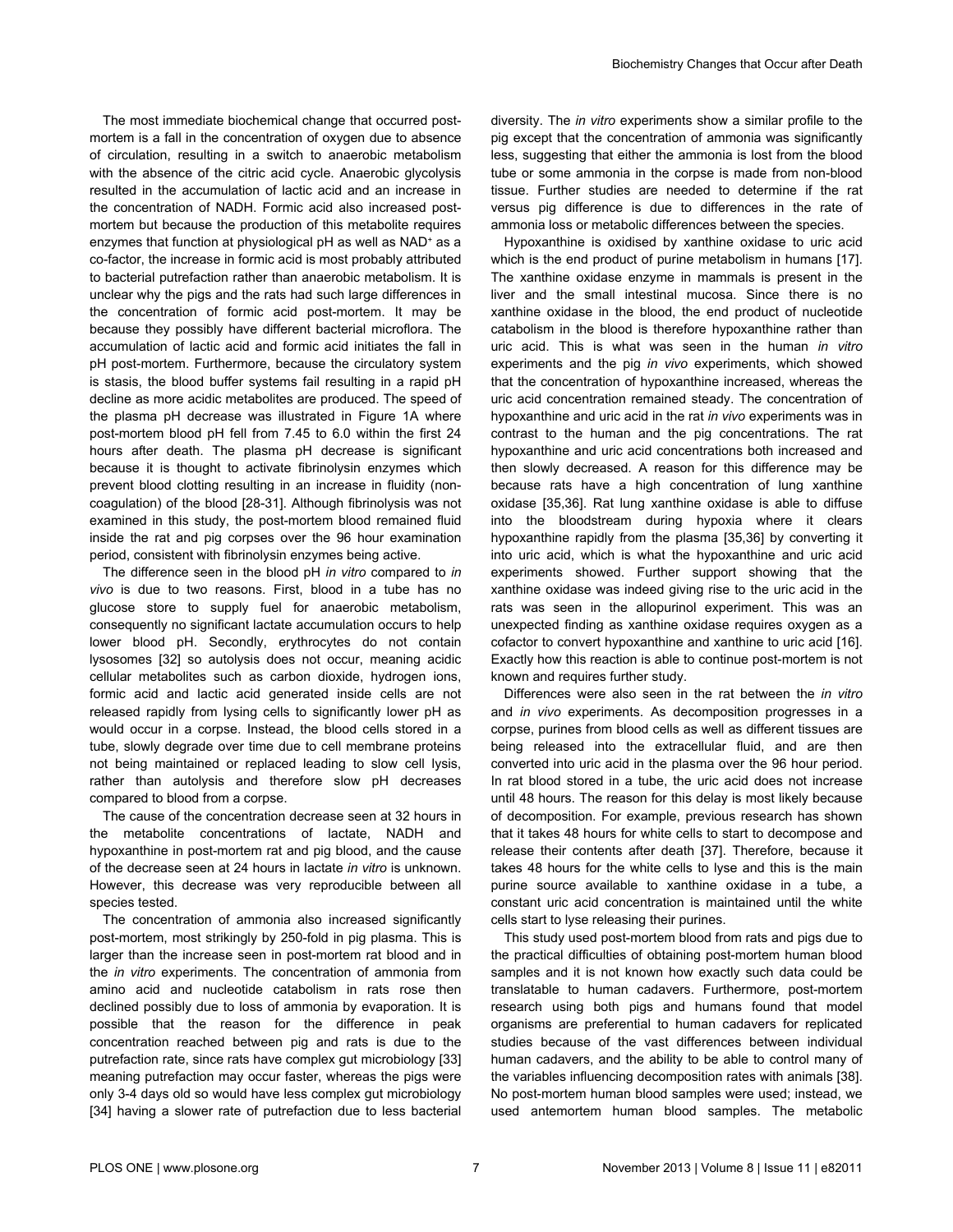changes that occur in these samples had similarities, though also some important differences, to changes that occurred in the pig and the rat. This indicates that findings of this research may be translatable to human cadavers. However, further work will need to be done using post-mortem human blood to directly analyse metabolic changes that occur in humans post-mortem and whether the biomarkers identified in this study could be used in humans to estimate PMI. Estimating PMI is the most sought after piece of information associated with a death investigation [\[39\]](#page-9-0) and biochemical methods are currently being explored as an approach for PMI estimation. Of the markers investigated here, hypoxanthine, ammonia and NADH currently hold the greatest promise as PMI indictors as this study showed that their concentrations are increased linearly postmortem, these metabolite changes are not produced by anaerobic bacteria during putrefaction, so putrefaction does not significantly effect the production of these metabolites and they can be very quickly measured and analysed via enzymatic assays. Therefore, this study has shown that biochemical markers, namely metabolites extracted from post-mortem plasma have the possibility of providing a reliable estimate regarding time since death. However, despite the metabolites examined here having potential as possible PMI markers, more research is needed to understand the affect that different temperatures and humidity have on these post-mortem metabolite concentrations, what concentrations these metabolites reach in the bloodstream after more than 96 hours and if these metabolite concentrations are comparable to postmortem human blood samples before they will be able to be used to estimate PMI.

## **Materials and Methods**

# **Ethics permissions**

This study was carried out in strict accordance with the NZ Animal Welfare Act 1999 in the University of Otago Code of Ethical Conduct for the Use of Animals. The protocols were approved by the Animal Ethics Committee of the University of Otago (Permit Numbers: ET-25/10 and ET 21/12) for the euthanasia of the animals for the purpose of this study. Human blood samples were collected from healthy participants after informed written consent was obtained. Ethical permission approving the study was granted from the University of Otago Human Ethics Committee (Permit Number: 10/168) along with the participant information sheet and consent forms.

### **Sampling procedures**

Twenty adult Sprague-Dawley rats weighing between 400 and 500g and two white domestic 3-4 day old pigs weighing 1.1 and 1.7 kg respectively, were euthanised by cervical dislocation and kept in an incubator at constant conditions (22°C, 32-46% relative humidity). Before euthanasia the animals were sedated with subcutaneous injections of Ketamine and Domitor (75 mg/kg of Ketamine and 0.5 mg/kg of Domitor for rats and 20 mg/kg of Ketamine and 0.2 mg/kg of Domitor for pigs) to enable an antemortem blood sample to be obtained via cardiac puncture. Within 10 minutes following death, the animals were dissected open and a blood cannula

inserted into the abdominal aorta, for repeated blood samplings over a 96 hour post-mortem time period.

For post-mortem blood stored in a tube, once rats were euthanised, 5 mL of blood was removed via cardiac puncture using a needle and syringe and placed into a 5 mL Ethylenediaminetetraacetic acid (EDTA) venapuncture collection tube. The venapuncture tube was then placed into the incubator alongside the animal corpses and sampling carried out over the 96 hour post-mortem time period.

Human blood was collected by a trained phlebotomist into 5 mL EDTA venapuncture collection tubes. The 5 mL EDTA blood tube was placed in the incubator with the animal corpses and blood sampled over the 96 hour time period.

#### **Blood and plasma preparations**

At each sampling time post-mortem, 500 μL of human blood or rat blood was collected from a tube, and 500 μl of rat blood and 2 mL of pig blood were collected from the animal corpses and the samples placed into clean microcentrifuge tubes. Samples were centrifuged at 13000 rpm for 10 minutes to obtain plasma for metabolite analysis, except for lactate assay's in which whole blood was used. The lactate and formate assays required deproteination of the plasma and whole blood samples prior to analysis. This was carried out using the method described in [[40\]](#page-9-0) which also oxidises any endogenous NADH to NAD<sup>+</sup>.

#### **Metabolite assays**

Blood pH was measured using a micro-electronic pH meter (ISFETCOM) Model S2K712 as only 20 µl was used. Certified calibration buffer standards (ISFETCOM) were used before each pH analysis.

The concentration of lactate was measured using a spectrophotometric method [\[41\]](#page-9-0) with slight modifications, samples being incubated for 40 minutes instead of 30 minutes and concentration calculated using a standard curve rather than the Beer-Lambert law calculation. The concentration of NADH in blood samples (100 μl) was measured using a spectrophotometric method based on the absorption of NADH at 340 nm [\[42](#page-9-0)], in conjunction with a standard curve.

The concentration of formate in the blood was measured using a spectrophotometric method based on determination of NADH using formate dehydrogenase to catalyse the oxidation of formate to carbon dioxide, coupled to the reduction of NAD<sup>+</sup> to NADH [\[43\]](#page-9-0). Slight modifications were made to the method [[43](#page-9-0)], in which samples were measured every 30 seconds for 5 minutes, instead of after 2 minutes and concentration calculated using a standard curve rather than the Beer-Lambert law calculation.

The concentration of hypoxanthine in samples was measured using an enzymatic Fluorescence Assay Kit, Amplex Red® xanthine oxidase assay Kit (Invitrogen, Cat no. A22182) following the manufacturer's instructions with slight modifications, samples being measured at 60 minutes instead of 30 minutes.

Ammonia concentration was measured using an enzymatic ammonia assay kit, (Sigma-Aldrich, Cat no. AA0100-1KT) following the manufacturer's instructions.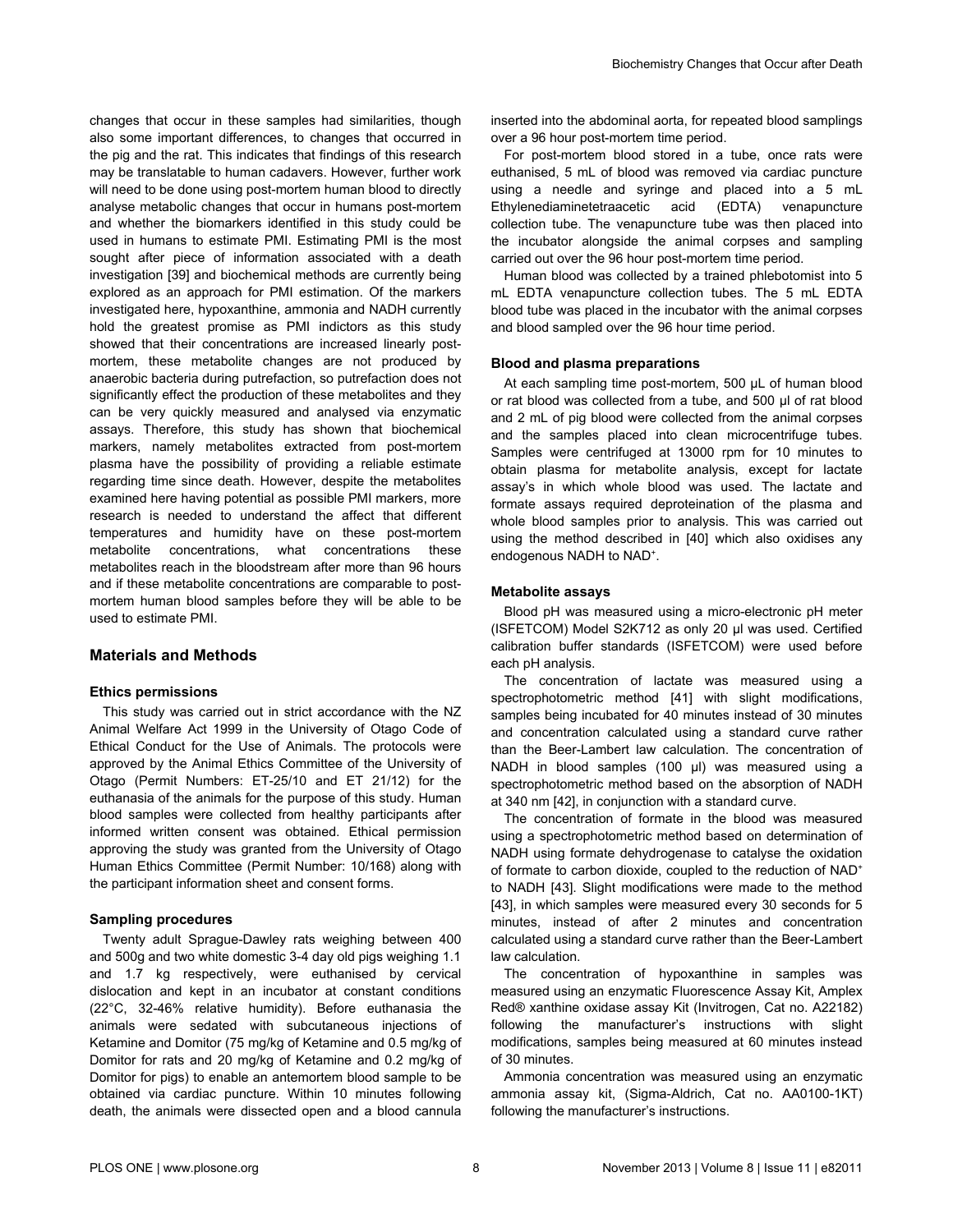<span id="page-8-0"></span>Uric acid concentration was measured using a Reflotron meter and uric acid strips (Roche Diagnostics, Cat no. 10745103202) according to the manufacturer's instructions.

All analytical methods, which are based on established biochemical protocols, were validated by using blood or plasma to which varying amounts of target metabolites had been added.

#### **Statistical analysis**

Average concentrations and standard deviations were calculated using Microsoft Excel 2009 and Analysis of Varience (ANOVA) followed by a post-hoc Tukey analysis performed using R studio (www.r-project.gov) with a p-value smaller than 0.05 being significant.

#### **References**

- 1. Villas-Boas S, Roessner U, Hansen M, Smedsgaard J, Nielsen J (2007) Metabolome analysis : An introduction. New Jersey: John Wiley & Sons Inc.
- 2. Jetter W (1959) Post-mortem Biochemical Changes. J Forensic Sci 4: 330-341.
- 3. Marieb EN (1998) Human Anatomy and Physiology. California: Benjamin/Cummings Science Publishing.
- 4. Cotran RS, Kumar V, Robbins SL (1994) Cellular injury and cellular death. In: FJ Schoen. Robbins Pathologic Basis of disease, 5th ed. Philadelphia: W.B. Saunders Company. pp. 4-11.
- 5. Sawyer WR, Steup DR, Martin BS, Forney RB (1988) Cardiac blood pH as a possible indicator of postmortem interval. J Forensic Sci 33: 1439-1444. PubMed: [3204346](http://www.ncbi.nlm.nih.gov/pubmed/3204346).
- 6. Brooks GA (2009) Cell-cell and intracellular lactate shuttles. J Physiol 587: 5591-5600. doi[:10.1113/jphysiol.2009.178350.](http://dx.doi.org/10.1113/jphysiol.2009.178350) PubMed: [19805739.](http://www.ncbi.nlm.nih.gov/pubmed/19805739)
- 7. Buttery JE, Chamberlain BR (1988) A Simple Enzymatic Method for the Measurement of Abnormal Levels of Formate in Plasma. J Anal Toxicol 12: 292-294. doi[:10.1093/jat/12.5.292.](http://dx.doi.org/10.1093/jat/12.5.292) PubMed: [3226129](http://www.ncbi.nlm.nih.gov/pubmed/3226129).
- 8. Cook RJ, Champion KM, Giometti CS (2001) Methanol Toxicity and Formate Oxidation in NEUT2 Mice. Arch Biochem Biophys 393: 192-198. doi[:10.1006/abbi.2001.2485.](http://dx.doi.org/10.1006/abbi.2001.2485) PubMed: [11556805.](http://www.ncbi.nlm.nih.gov/pubmed/11556805)
- 9. Liesivuori J, Savolainen H (1991) Methanol and Formic Acid Toxicity: Biochemical Mechanisms. Pharmacol Toxicol 69: 157-163. doi: [10.1111/j.1600-0773.1991.tb01290.x](http://dx.doi.org/10.1111/j.1600-0773.1991.tb01290.x). PubMed: [1665561](http://www.ncbi.nlm.nih.gov/pubmed/1665561).
- 10. Nicholls P (1976) The effects of formate on cytochrome aa3, and on electron transport in the intact respiratory chain. Biochim Biophys Acta 430: 13-29. doi[:10.1016/0005-2728\(76\)90218-8](http://dx.doi.org/10.1016/0005-2728(76)90218-8). PubMed: [4141.](http://www.ncbi.nlm.nih.gov/pubmed/4141)
- 11. Viinamäki J, Rasanen I, Vuori E, Ojanperä I (2011) Elevated formic acid concentrations in putrefied post-mortem blood and urine samples. Forensic Sci Int 208: 42-46. doi:[10.1016/j.forsciint.2010.10.026.](http://dx.doi.org/10.1016/j.forsciint.2010.10.026) PubMed: [21112705.](http://www.ncbi.nlm.nih.gov/pubmed/21112705)
- 12. Powers RH (2005) The decomposition of Human remains: a Biochemical perspective. In: J RichDE DeanRH Powers. Forensic Medicine of the Lower Extremity: Human Identification and Trauma Analysis of the Thigh, Leg, and Foot. Totowa: The Humana Press Inc. pp. 1-13.
- 13. Murray RK, Granner DK, Rodwell VW (2006) Catabolism of proteins and of amino acid nitrogen. Harpers Illustrated Biochemistry, 27 ed. New York: Lange Medical Books/McGraw-Hill.
- 14. Schleyer F (1963) Determination of the time of death in the early postmortem interval. Methods - Forensic Sci 2: 253-293.
- 15. Harkness RA (1988) Hypoxanthine, xanthine and uridine in body fluids, indicators of ATP depletion. J Chromat B: Biomed Sci App 429: 255-278.
- 16. Saugstad OD (1975) Hypoxanthine as a measure of hypoxia. Pediatr Res 9: 158-161. doi:[10.1203/00006450-197504000-00002](http://dx.doi.org/10.1203/00006450-197504000-00002). PubMed: [1143950.](http://www.ncbi.nlm.nih.gov/pubmed/1143950)
- 17. Boulieu R, Bory C, Baltassat P, Gonnet C (1983) Hypoxanthine and xanthine levels determined by high-performance liquid chromatography in plasma, erythrocyte, and urine samples from healthy subjects: The problem of hypoxanthine level evolution as a function of time. Anal Biochem 129: 398-404. doi[:10.1016/0003-2697\(83\)90568-7](http://dx.doi.org/10.1016/0003-2697(83)90568-7). PubMed: [6846839.](http://www.ncbi.nlm.nih.gov/pubmed/6846839)
- 18. Poulsen JP, Oyasaeter S, Sanderud J, Rognum TO, Saugstad OD (1990a) Hypoxanthine, xanthine, and uric acid concentrations in the

#### **Acknowledgements**

The authors wish to thank Dr Stephen Cordiner, (ESR, Porirua) and Dr Rachel Fleming (ESR, Mt Albert) for their kind suggestions and useful comments throughout the course of this study.

# **Author Contributions**

Conceived and designed the experiments: AD IL. Performed the experiments: AD. Analyzed the data: AD. Contributed reagents/materials/analysis tools: AD IL. Wrote the manuscript: AD IL.

cerebrospinal fluid, plasma, and urine of hypoxemic pigs. Pediatr Res 28: 477-481. doi[:10.1203/00006450-199011000-00012.](http://dx.doi.org/10.1203/00006450-199011000-00012) PubMed: [2255571.](http://www.ncbi.nlm.nih.gov/pubmed/2255571)

- 19. Poulsen JP, Rognum TO, Oyasaeter S, Saugstad OD (1990b) Changes in oxypurine concentrations in vitreous humor of pigs during hypoxemia and post-mortem. Pediatr Res 28: 482-484. doi: [10.1203/00006450-199011000-00013](http://dx.doi.org/10.1203/00006450-199011000-00013). PubMed: [2255572](http://www.ncbi.nlm.nih.gov/pubmed/2255572).
- 20. Rognum TO, Hauge S, Oyasaeter S, Saugstad OD (1991) A new biochemical method for estimation of postmortem time. Forensic Sci Int 51: 139-146. doi[:10.1016/0379-0738\(91\)90214-4.](http://dx.doi.org/10.1016/0379-0738(91)90214-4) PubMed: [1752591](http://www.ncbi.nlm.nih.gov/pubmed/1752591).
- 21. Álvarez-Lario B, Macarrón-Vicente J (2010) Uric acid and evolution. Rheumat 49: 2010-2015. doi:[10.1093/rheumatology/keq204](http://dx.doi.org/10.1093/rheumatology/keq204). PubMed: [20627967.](http://www.ncbi.nlm.nih.gov/pubmed/20627967)
- 22. de Oliveira EP, Burini RC (2012) High plasma uric acid concentration: causes and consequences. Diabetol Metab Syndr 4: 12. doi: [10.1186/1758-5996-4-12.](http://dx.doi.org/10.1186/1758-5996-4-12) PubMed: [22475652.](http://www.ncbi.nlm.nih.gov/pubmed/22475652)
- 23. Zhu B-L, Ishikawa T, Michiue T, Tanaka S, Zhao D et al. (2007) Differences in postmortem urea nitrogen, creatinine and uric acid levels between blood and pericardial fluid in acute death. Legal Med 9: 115-122. doi[:10.1016/j.legalmed.2006.10.002](http://dx.doi.org/10.1016/j.legalmed.2006.10.002). PubMed: [17197225](http://www.ncbi.nlm.nih.gov/pubmed/17197225).
- 24. Kraemer RJ, Deitrich RA (1968) Isolation and characterization of human liver Aldehyde dehydrogenase. J Biol Chem 243: 6402-6408. PubMed: [4387261.](http://www.ncbi.nlm.nih.gov/pubmed/4387261)
- 25. Egorov AM, Avilova TV, Dikov MM, Popov VO, Rodionov YV et al. (1979) NAD-Dependent Formate Dehydrogenase from Methylotrophic Bacterium, Strain 1. Eur J Biochem 99: 569-576. doi:[10.1111/j.](http://dx.doi.org/10.1111/j.1432-1033.1979.tb13289.x) [1432-1033.1979.tb13289.x](http://dx.doi.org/10.1111/j.1432-1033.1979.tb13289.x). PubMed: [227687](http://www.ncbi.nlm.nih.gov/pubmed/227687).
- 26. Yeom S-C, Cho S-Y, Park C-G, Lee W-J (2012) Analysis of reference interval and age-related changes in serum biochemistry and hematology in the specific pathogen free miniature pig. Lab Animal Res 28: 245-253
- 27. Kutzing MK, Firestein BL (2008) Altered Uric Acid Levels and Disease States. J Pharmacol Exp Ther 324: 1-7. PubMed: [17890445](http://www.ncbi.nlm.nih.gov/pubmed/17890445).
- 28. Mole RH (1948) Fibrinolysin and the fluidity of the blood post mortem. J Pathol Bacteriol 60: 413-427. doi:[10.1002/path.1700600308.](http://dx.doi.org/10.1002/path.1700600308)
- 29. Takeichi S, Tokunaga I, Hayakumo K, Maeiwa M (1986) Fluidity of cadaveric blood after sudden death: Part III. Acid-base balance and fibrinolysis. Am J Forensic Med Pathol 7: 35-38. doi: [10.1097/00000433-198603000-00007](http://dx.doi.org/10.1097/00000433-198603000-00007). PubMed: [3728418](http://www.ncbi.nlm.nih.gov/pubmed/3728418).
- 30. Takeichi S, Wakasugi C, Shikata I (1984) Fluidity of cadaveric blood after sudden death: Part I. Postmortem fibrinolysis and plasma catecholamine level. Am J Forensic Med Pathol 5: 223-227. doi: [10.1097/00000433-198409000-00006](http://dx.doi.org/10.1097/00000433-198409000-00006). PubMed: [6496435](http://www.ncbi.nlm.nih.gov/pubmed/6496435).
- 31. Takeichi S, Wakasugi C, Shikata I (1985) Fluidity of cadaveric blood after sudden death: Part II. Mechanism of release of plasminogen activator from blood vessels. Am J Forensic Med Pathol 6: 25-29. doi: [10.1097/00000433-198503000-00006](http://dx.doi.org/10.1097/00000433-198503000-00006). PubMed: [4039106](http://www.ncbi.nlm.nih.gov/pubmed/4039106).
- 32. Thibodeau GA, Patton KT (2007) Fluid and electrolyte balance. Anatomy and Physiology, sixth ed. Missouri: Mosby. pp. 1067-1087.
- 33. Inoue R, Ushida K (2003) Development of the intestinal microbiota in rats and its possible interactions with the evolution of the luminal IgA in the intestine. FEMS Microbiol Ecol 45: 147-153. doi[:10.1016/](http://dx.doi.org/10.1016/S0168-6496(03)00134-X) [S0168-6496\(03\)00134-X.](http://dx.doi.org/10.1016/S0168-6496(03)00134-X) PubMed: [19719625.](http://www.ncbi.nlm.nih.gov/pubmed/19719625)
- 34. Inoue R, Tsukahara T, Nakanishi N, Ushida K (2005) Development of the intestinal microbiota in the piglet. J Gen Appl Microbiol 51: 257-265. doi:[10.2323/jgam.51.257.](http://dx.doi.org/10.2323/jgam.51.257) PubMed: [16205033.](http://www.ncbi.nlm.nih.gov/pubmed/16205033)